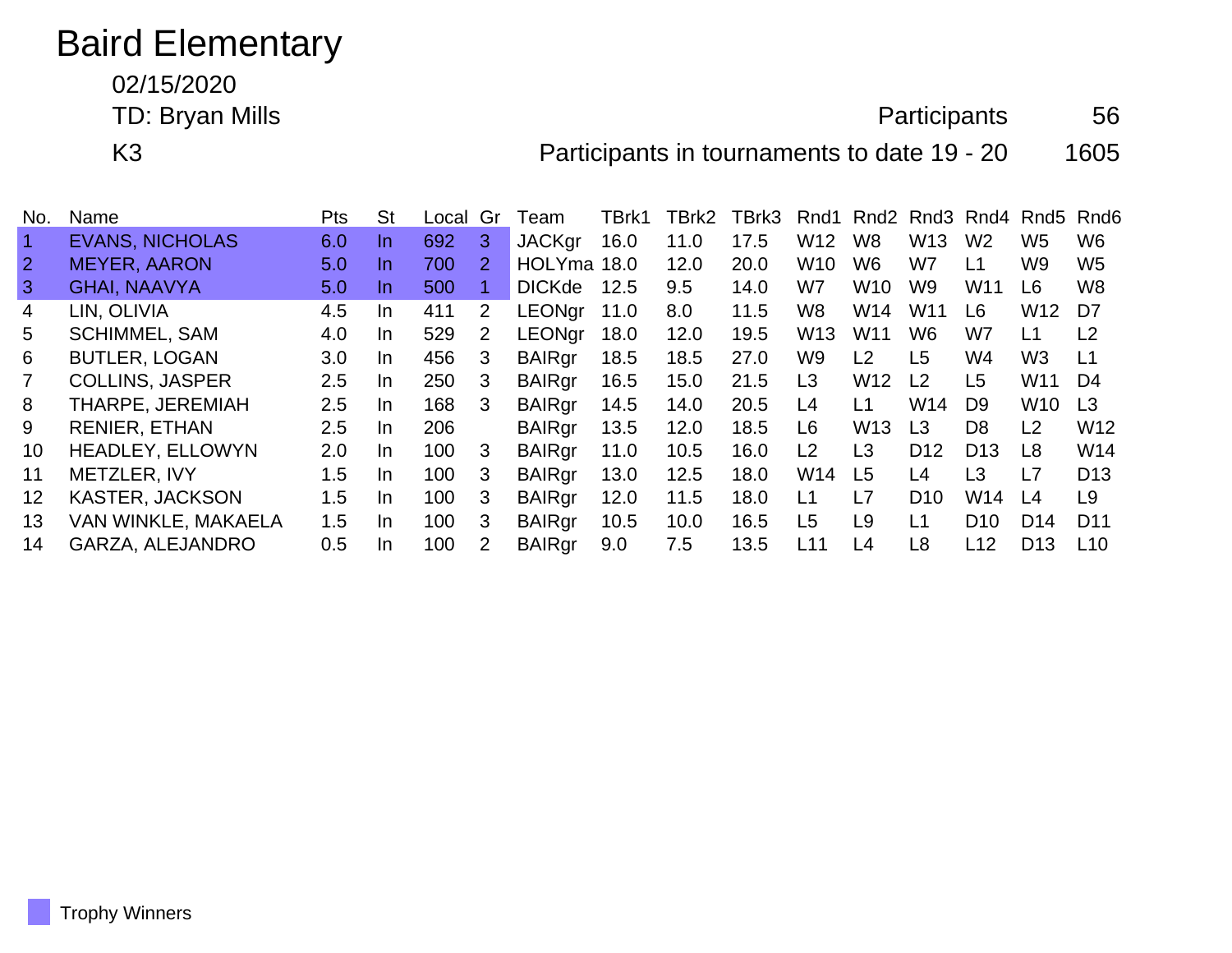## K5 Individual Standings

|                | No. Name                        | Pts | <b>St</b> | Local |                | Gr Team     | TBrk1 TBrk2 TBrk3 Rnd1 Rnd2 Rnd3 Rnd4 Rnd5 Rnd6 |      |                                |                                |                 |                |                                                |                                 |
|----------------|---------------------------------|-----|-----------|-------|----------------|-------------|-------------------------------------------------|------|--------------------------------|--------------------------------|-----------------|----------------|------------------------------------------------|---------------------------------|
| 1.             | <b>WHIPP, JULIA</b>             | 6.0 | In.       | 957   | 4              | LEONgr 18.0 | 14.0                                            | 20.0 |                                | W20 W11 W6                     |                 | W7             | <b>W10 W5</b>                                  |                                 |
| $\overline{2}$ | KADAM, ARYA                     | 6.0 | In.       | 1088  | 5              | LEONgr 16.0 | 12.0                                            | 16.5 |                                | W24 W13 W5                     |                 | W12 W9         |                                                | W <sub>6</sub>                  |
| 3              | <b>MOUA, TREO</b>               | 5.0 | In.       | 675   | $\overline{4}$ | LEONgr 16.0 | 12.0                                            | 17.5 |                                | W14 W17 W10 W21 L5             |                 |                |                                                | W7                              |
| 4              | <b>SCHIMMEL, MAX</b>            | 5.0 | In.       | 790   | 5              | LEONgr 15.5 | 11.5                                            | 17.0 |                                | W8 W22 W11 L5                  |                 |                |                                                | W <sub>12</sub> W <sub>13</sub> |
| 5              | <b>HEADLEY, BYRON</b>           | 4.0 | In.       | 872   | 5              | BAIRgr 25.0 | 19.0                                            | 27.5 | W16 W9                         |                                | L <sub>2</sub>  | W4             | W <sub>3</sub>                                 | L1                              |
| 6              | <b>BARQUET, ANTAR</b>           | 4.0 | In.       | 560   | 5              | APPLap19.0  | 13.0                                            | 20.0 |                                | W12 W23 L1                     |                 |                | W <sub>19</sub> W <sub>14</sub> L <sub>2</sub> |                                 |
| $\overline{7}$ | EVANS, TOMMY                    | 4.0 | In        | 545   | 5              | JACKgr 17.0 | 11.0                                            | 17.5 |                                | W19 W24 W13 L1                 |                 |                | W22 L3                                         |                                 |
| 8              | <b>ACOSTA, ISAIAH1</b>          | 3.5 | In        | 788   | 4              | BAIRgr 15.5 | 10.5                                            | 17.5 | L4                             | L18 W16 D13                    |                 |                | W17 W9                                         |                                 |
| 9              | <b>WILLIAMS, RAYNA</b>          | 3.0 | In.       | 624   | 5              | JACKgr 13.5 | 13.5                                            | 22.0 | <b>W10 L5</b>                  |                                |                 | W14 W11 L2     |                                                | L8                              |
| 10             | MILLER, CAYDEN                  | 3.0 | In.       | 407   | 4              | BAIRgr 12.5 | 12.5                                            | 20.5 | L9                             | W <sub>19</sub> L <sub>3</sub> |                 | <b>W15 L1</b>  |                                                | W <sub>18</sub>                 |
| 11             | EICHHORST, ALAYNA               | 3.0 | In.       | 549   | 5              | BAIRgr 12.5 | 12.5                                            | 20.0 | W21                            | L1                             | L4              | L9             |                                                | W19 W15                         |
| 12             | <b>VANDERKINTER, CARSON 2.5</b> |     | In.       | 458   | 4              | BAIRgr 16.0 | 14.0                                            | 22.0 | L6                             | W16 W18 L2                     |                 |                | L4                                             | D <sub>14</sub>                 |
| 13             | ALEXANDER, ELI                  | 2.5 | In.       | 819   | 5              | BAIRgr 15.5 | 14.5                                            | 21.5 | W23 L2                         |                                | L7              | D <sub>8</sub> | <b>W18 L4</b>                                  |                                 |
| 14             | <b>HOLMES, EASTON</b>           | 2.5 | In        | 378   | 4              | BAIRgr 14.0 | 12.0                                            | 19.0 | L3                             | <b>W15 L9</b>                  |                 | <b>W18 L6</b>  |                                                | D <sub>12</sub>                 |
| 15             | <b>MARTINEZ, MARCOS</b>         | 2.5 | In.       | 241   | 5              | JACKgr 11.5 | 10.0                                            | 14.5 | D <sub>17</sub>                | L14 W20 L10                    |                 |                | W21 L11                                        |                                 |
| 16             | <b>WILLI, ALEXANDER</b>         | 2.5 | In        | 255   | 5              | JACKgr 10.5 | 9.5                                             | 14.5 | L <sub>5</sub>                 | L12                            | L <sub>8</sub>  | W23 D20        |                                                | W <sub>21</sub>                 |
| 17             | <b>KEYSER, JACKSON</b>          | 2.5 | In.       | 269   | 5              | BAIRgr 9.5  | 9.0                                             | 14.5 | D <sub>15</sub> L <sub>3</sub> |                                | L21             | <b>W24 L8</b>  |                                                | W22                             |
| 18             | <b>MATSCHE, KARLEI</b>          | 2.0 | In        | 341   | 4              | LOMBgr12.0  | 10.5                                            | 15.5 | W22 W8                         |                                |                 | L12 L14 L13    |                                                | L10                             |
| 19             | LEE, KEVIN                      | 2.0 | In.       | 261   | 4              | BAIRgr 11.5 | 11.0                                            | 15.5 | L7                             | L10                            | <b>W23 L6</b>   |                | L11                                            | W <sub>24</sub>                 |
| 20             | RODROGIEZ-VELEZ, KARLOS         |     | In        | 141   | 4              | BAIRgr 9.0  | 8.0                                             | 15.0 | L1                             | D <sub>21</sub>                | L15 L22         |                | D <sub>16</sub>                                | W <sub>23</sub>                 |
| 21             | <b>VOELKER, JAMES</b>           | 1.5 | In        | 161   | 5              | BAIRgr 12.5 | 10.5                                            | 17.5 | L11                            | D <sub>20</sub>                | <b>W17 L3</b>   |                | L15                                            | L16                             |
| 22             | O'DONNEL, CONOR                 | 1.5 | In        | 260   | 5              | BAIRgr 11.0 | 10.5                                            | 16.0 | L18                            | L4                             |                 | D24 W20 L7     |                                                | L17                             |
| 23             | KELLAR, OLIVIA                  | 1.0 | In.       | 164   | 5              | BAIRgr 9.5  | 9.0                                             | 13.5 | L13                            | L6                             | L <sub>19</sub> | L16            | W24 L20                                        |                                 |
| 24             | <b>SCHAETZ, MASON</b>           | 0.5 | In.       | 100   | 5              | BAIRgr 11.0 | 10.0                                            | 17.0 | L2                             | L7                             | D22 L17         |                | L <sub>23</sub> L <sub>19</sub>                |                                 |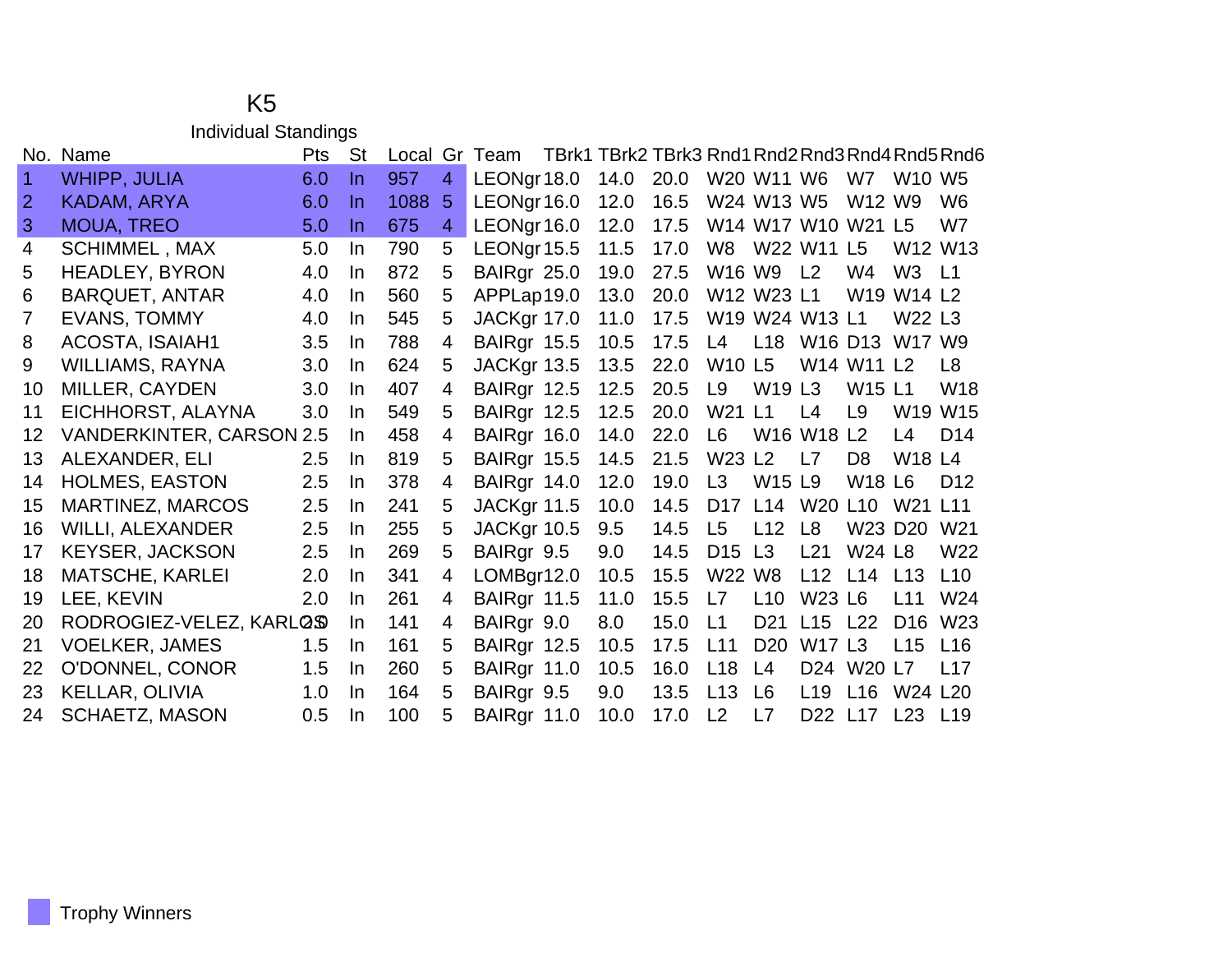|                         | K <sub>12</sub>             |            |           |       |                |               |       |     |             |                 |                  |                |                 |                  |
|-------------------------|-----------------------------|------------|-----------|-------|----------------|---------------|-------|-----|-------------|-----------------|------------------|----------------|-----------------|------------------|
|                         | <b>Individual Standings</b> |            |           |       |                |               |       |     |             |                 |                  |                |                 |                  |
| No.                     | Name                        | <b>Pts</b> | <b>St</b> | Local | Gr             | Team          | TBrk1 |     | TBrk2 TBrk3 | Rnd1            | Rnd <sub>2</sub> | Rnd3           | Rnd4            | Rnd <sub>5</sub> |
| $\overline{\mathbf{1}}$ | WHIPP, DAVID                | 5.0        | In.       | 1244  | $\overline{7}$ | <b>LEONgr</b> | 13.5  | 9.5 | 15.5        | W12             | W <sub>5</sub>   | W <sub>2</sub> | W8              | W <sub>3</sub>   |
| $\overline{2}$          | <b>URMANSKI, BRAYDEN</b>    | 4.0        | In        | 1046  | 8              | SMITgr        | 13.5  | 8.5 | 15.0        | W15             | W7               | L1             | W6              | W10              |
| 3                       | <b>URMANSKI, NICHOLAS</b>   | 3.5        | In.       | 820   | $\overline{7}$ | SMITgr        | 13.0  | 8.0 | 14.5        | W6              | D <sub>14</sub>  | W11            | W7              | L1               |
| 4                       | PHILLIPS, HENRY             | 3.5        | In.       | 699   | 8              | SMITgr        | 11.5  | 8.5 | 13.5        | W9              | W12              | W <sub>5</sub> | D <sub>10</sub> | L7               |
| 5                       | MASSART, QUENTIN            | 3.0        | In.       | 732   | 6              | <b>LUXEca</b> | 13.0  | 8.0 | 13.5        | W18             | L1               | L4             | W14             | W <sub>8</sub>   |
| 6                       | MALONEY, EVAN               | 3.0        | In.       | 572   | 6              | <b>EDISgr</b> | 12.5  | 8.5 | 14.5        | L <sub>3</sub>  | W9               | W12            | L <sub>2</sub>  | W13              |
| $\overline{7}$          | OTRADOVEC, BLAYKE           | 3.0        | In.       | 747   | 7              | <b>LEONgr</b> | 12.5  | 8.5 | 13.5        | W17             | L2               | W15            | L <sub>3</sub>  | W4               |
| 8                       | <b>VANDENAVOND, ANDREW</b>  | 3.0        | In.       | 681   | 7              | SMITgr        | 12.0  | 7.0 | 13.5        | W13             | W <sub>11</sub>  | W14            | L1              | L <sub>5</sub>   |
| 9                       | <b>MATSCHE, CAEDYN</b>      | 3.0        | In.       | 616   | 6              | <b>LOMBgr</b> | 10.0  | 6.5 | 10.5        | L4              | L <sub>6</sub>   | W18            | W11             | W14              |
| 10                      | ALGREM, DECLAN              | 2.5        | In.       | 508   | 7              | LOMBgr 7.5    |       | 7.5 | 12.0        | L11             | W18              | W13            | D4              | L2               |
| 11                      | ROSALES, GABRIEL            | 2.0        | In.       | 765   | 4              | MCAUgb 9.5    |       | 8.5 | 13.0        | W <sub>10</sub> | L <sub>8</sub>   | L3             | L <sub>9</sub>  | W <sub>16</sub>  |
| 12                      | EVERARD, AUSTIN             | 2.0        | In.       | 483   | 8              | FRANgr        | 8.5   | 7.5 | 13.5        | L1              | L4               | L <sub>6</sub> | W16             | <b>W17</b>       |
| 13                      | <b>RENIER, MASON</b>        | 2.0        | In.       | 416   | 4              | <b>BAIRgr</b> | 8.0   | 7.0 | 11.0        | L <sub>8</sub>  | W17              | L10            | W15             | L <sub>6</sub>   |
| 14                      | RICE, MASON                 | 1.5        | In.       | 517   | 6              | EDISgr        | 10.0  | 9.0 | 13.5        | W16             | D <sub>3</sub>   | L <sub>8</sub> | L <sub>5</sub>  | L9               |
| 16                      | <b>RENIER, SOPHIA</b>       | 1.0        | In.       | 219   | 7              | SMITgr        | 6.0   | 5.0 | 8.0         | L14             | L15              | W17            | L12             | L11              |
| 17                      | <b>KANE, KYLER</b>          | 1.0        | In.       | 220   | 8              | <b>EDISgr</b> | 5.5   | 5.0 | 8.5         | L7              | L13              | L16            | W18             | L12              |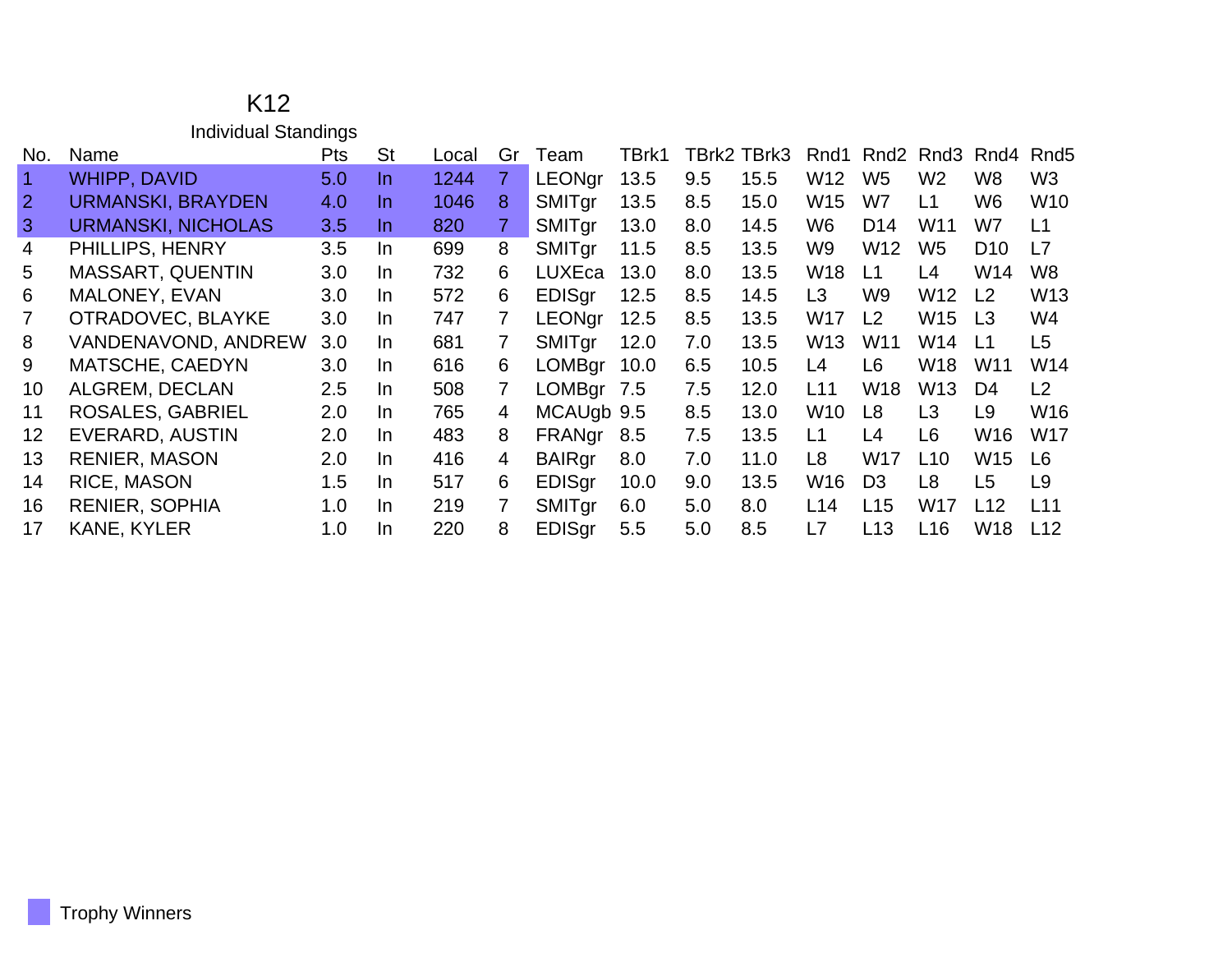|                | K <sub>3</sub><br><b>Team Standings</b>                            |       |      |      |      |      |
|----------------|--------------------------------------------------------------------|-------|------|------|------|------|
| Plc            | Name (Players: Top 4 used)                                         | Score | Med  | Solk | SBx2 | Cum  |
| $\overline{1}$ | BAIRD ELEMENTARY SCHOOL, GREEN (9)<br>BUTLER, LOGAN (3.0,456)      | 10.5  | 59.5 | 87.5 | 50.5 | 33.5 |
|                | COLLINS, JASPER (2.5,250)<br>THARPE, JEREMIAH (2.5,168)            |       |      |      |      |      |
| $\overline{2}$ | <b>RENIER, ETHAN (2.5,206)</b><br>Leonardo da Vinci, Green Bay (2) | 8.5   | 20.0 | 31.0 | 31.5 | 35.5 |
|                | LIN, OLIVIA (4.5,411)<br><b>SCHIMMEL, SAM (4.0,529)</b>            |       |      |      |      |      |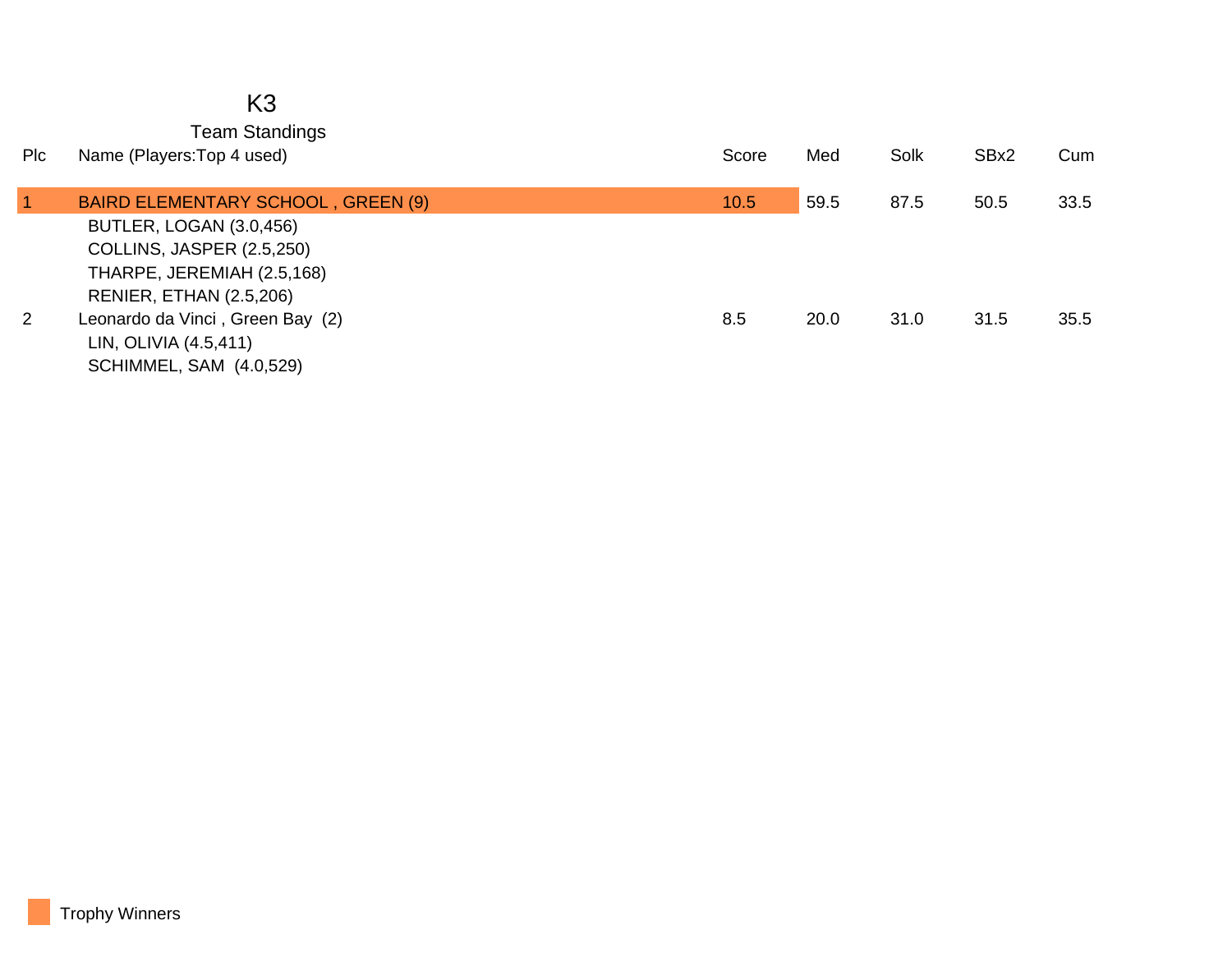Team Standings

| <b>PIC</b>     | Name (Players: Top 4 used)                                                                                                                                                                                                                                                 | Score | Med  | Solk | SBx2  | Cum  |
|----------------|----------------------------------------------------------------------------------------------------------------------------------------------------------------------------------------------------------------------------------------------------------------------------|-------|------|------|-------|------|
| $\mathbf{1}$   | Leonardo da Vinci, Green Bay (4)<br><b>WHIPP, JULIA (6.0,957)</b><br>KADAM, ARYA (6.0,1088)<br><b>MOUA, TREO (5.0,675)</b><br><b>SCHIMMEL, MAX (5.0,790)</b>                                                                                                               | 22.0  | 49.5 | 71.0 | 126.0 | 79.0 |
| $\overline{2}$ | BAIRD ELEMENTARY SCHOOL, GREEN (14)                                                                                                                                                                                                                                        | 13.5  | 54.5 | 85.5 | 74.5  | 42.5 |
| 3              | HEADLEY, BYRON (4.0,872)<br>ACOSTA, ISAIAH1 (3.5,788)<br>MILLER, CAYDEN (3.0,407)<br>EICHHORST, ALAYNA (3.0,549)<br>ANNIE JACKSON ELEMENTARY, GREEN (4)<br>EVANS, TOMMY (4.0,545)<br>WILLIAMS, RAYNA (3.0,624)<br>MARTINEZ, MARCOS (2.5,241)<br>WILLI, ALEXANDER (2.5,255) | 12.0  | 44.0 | 68.5 | 46.5  | 44.0 |